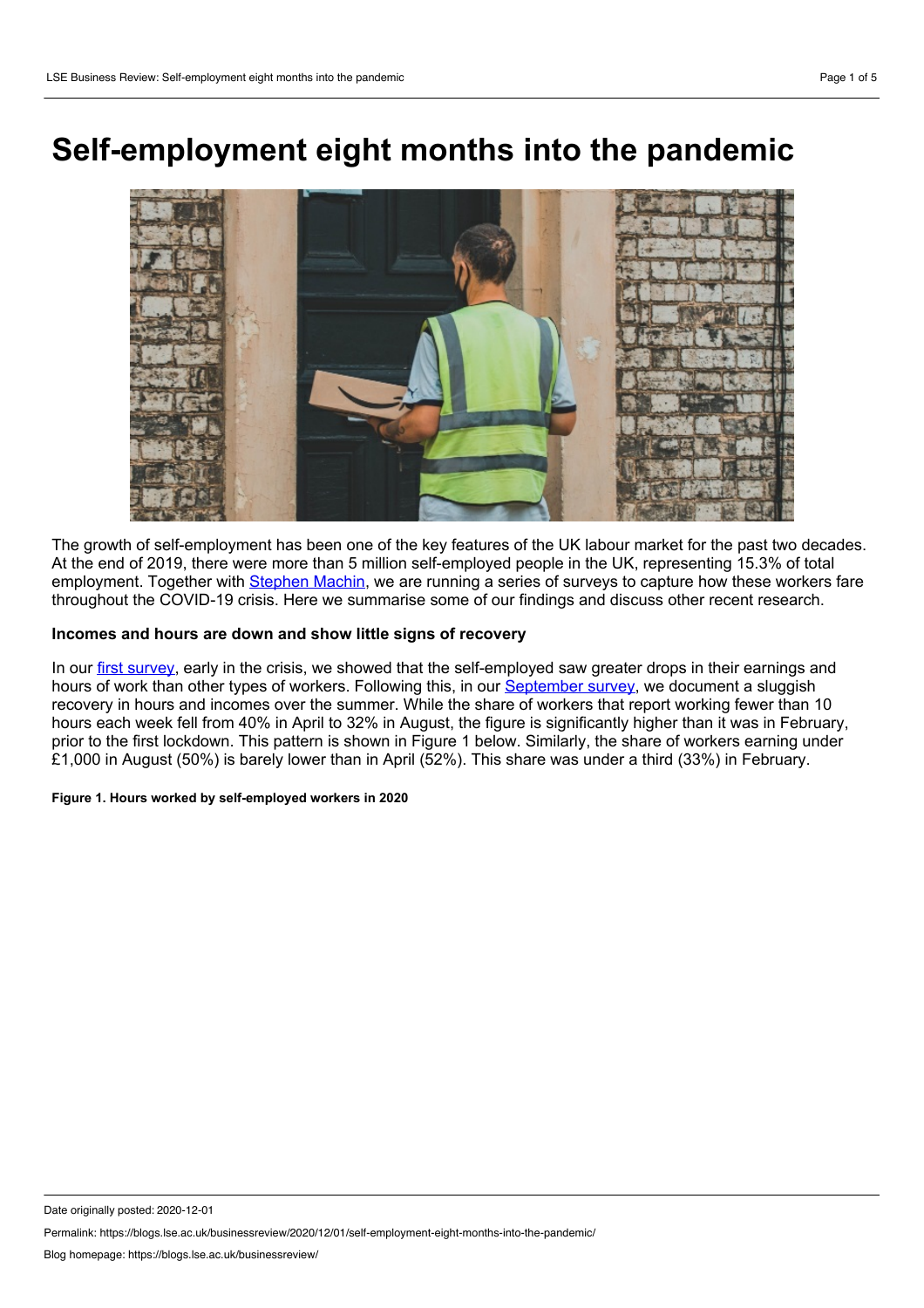

## Notes: Self-reported hours worked in February, April and August 2020 among self-employed workers ([Blundell](http://cep.lse.ac.uk/pubs/download/cepcovid-19-012.pdf) et al. 2020)

This slow recovery is echoed in work by the Resolution [Foundation](https://www.resolutionfoundation.org/app/uploads/2020/10/Jobs-jobs-jobs.pdf), who also demonstrate that workers with lower qualifications are the most likely to experience prolonged earnings losses. One well-documented feature of the current crisis is the disproportionate negative labour market impact on women. Once we account for the fact that self-employed women are more likely to be able to work from home, we also find that they are more negatively affected in terms of hours and incomes.

Different concerns arise when looking at the situation of workers in the "gig economy". We find that a third of workers finding work through apps report actually having more work than usual. On the other hand, they also are more likely to report feeling like their health is at risk while working. Three out of every four (78 per cent) app-worker respondents perceived their health to be at risk during work throughout the crisis. Among other self-employed workers, the figure is 23 per cent.

# **Government support: good for those who can get it**

Excluded from the furlough scheme, the flagship government support scheme for self-employed workers is the Self- Employment Income Support Scheme (SEISS). The first grant under this scheme, with a generosity of 80% of past profits up to £2,500 per month, was made available in May. The second, made available in July, came with a slightly reduced generosity. Following the schemes extension, two more grants will follow, with the third at a further reduced generosity and the fourth yet to be determined.

Date originally posted: 2020-12-01

Permalink: https://blogs.lse.ac.uk/businessreview/2020/12/01/self-employment-eight-months-into-the-pandemic/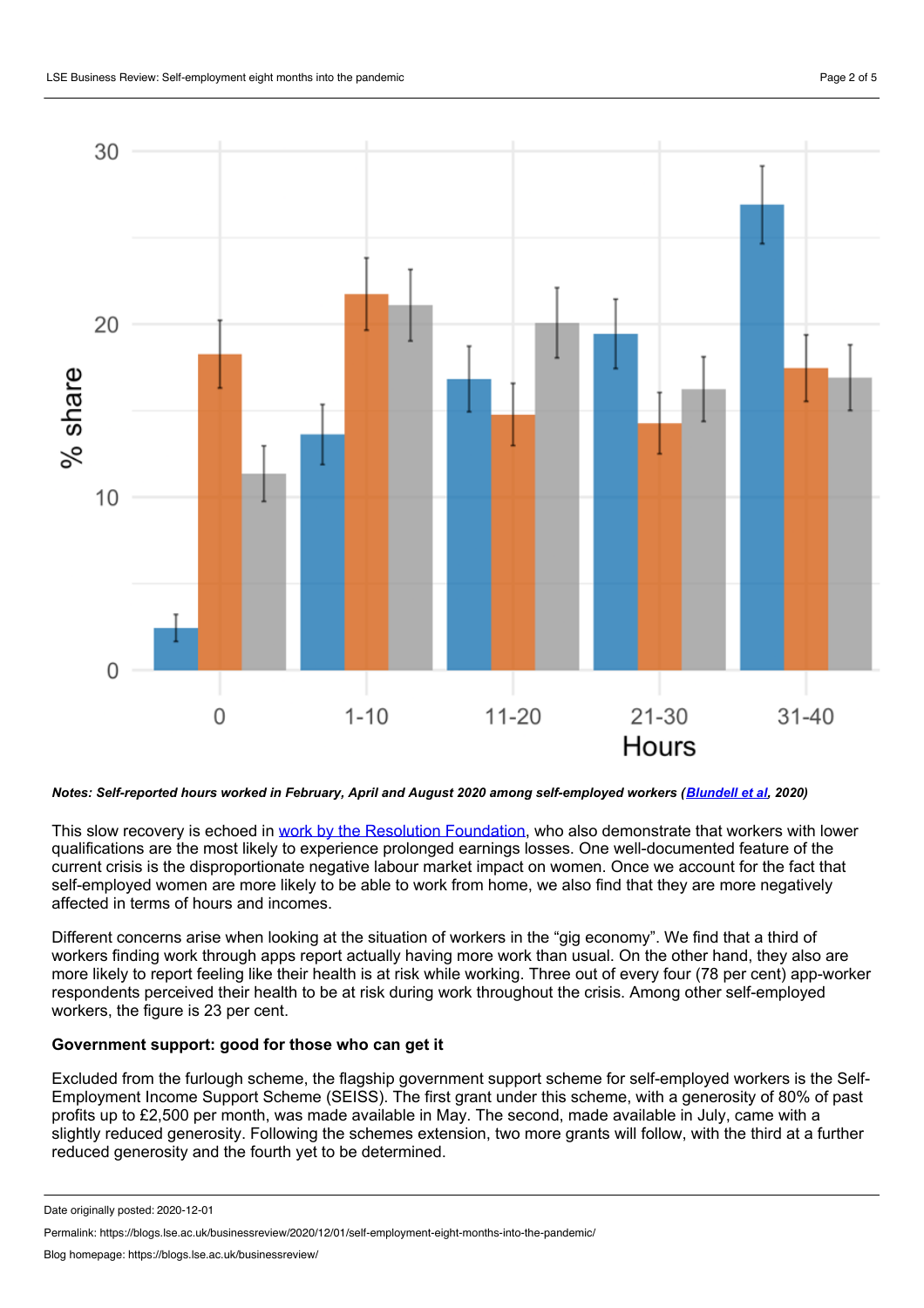Since the start of the crisis, commentators have highlighted the poor targeting of SEISS. To be eligible, the main conditions are that workers' self-employment must provide over half of their taxable income, a tax return must have been submitted in 2018-19, and profits must have been under £50,000 for that year. It has been estimated that around two fifths of [workers](https://www.ifs.org.uk/uploads/publications/bns/BN277-Income-protection-for-the-self-employed-and-employees-during-the-coronavirus-crisis.pdf) with some self-employment income are ineligible for this support.

With eligibility unchanging, the extension of SEISS well into next year widens the gap between those who are eligible for SEISS and those excluded. To help plug the gap, in Scotland and Wales additional grants have been made available to newly self-employed. However, these are small in value and affect a minority of ineligible workers. Ineligibility matters: we find that those who did not receive support are more than twice as likely as other self-employed workers to report financial difficulties. Reflecting this, self-employment has played a prominent role in campaign groups such as ExcludedUK.

Eligibility conditions, particularly the exclusion of those without a 2018-19 tax return, demonstrate the challenge of designing equitable transfers for the self-employed. This is also evident in the loose conditions on claims among the eligible. Unlike furloughed employees, the self-employed are allowed to continue working while receiving the grant, and grant levels are fully independent of financial loss.

Recent [research](https://www.ifs.org.uk/publications/15002) using novel bank account data has shown that on average, among those getting the SEISS grant, net income has declined by just 4%. On average then, SEISS is very successful in smoothing the income shock caused by COVID-19. However, this masks substantial variation, with some workers seeing large positive or negative changes in net income. This echoes another survey's finding that one in six [claimants](https://www.resolutionfoundation.org/app/uploads/2020/10/Jobs-jobs-jobs.pdf) saw no loss in pay.

## **From boom to bust**

After two decades of growth, this year has seen the sharpest decline in self-employment since records began, with the latest ONS data showing 8% fewer self-employed workers this summer compared to last summer. This is in stark contrast to the experience of wage employees, as shown in Figure 2.

**Figure 2. Self-employment and employee growth 2015 to today**

Date originally posted: 2020-12-01

Permalink: https://blogs.lse.ac.uk/businessreview/2020/12/01/self-employment-eight-months-into-the-pandemic/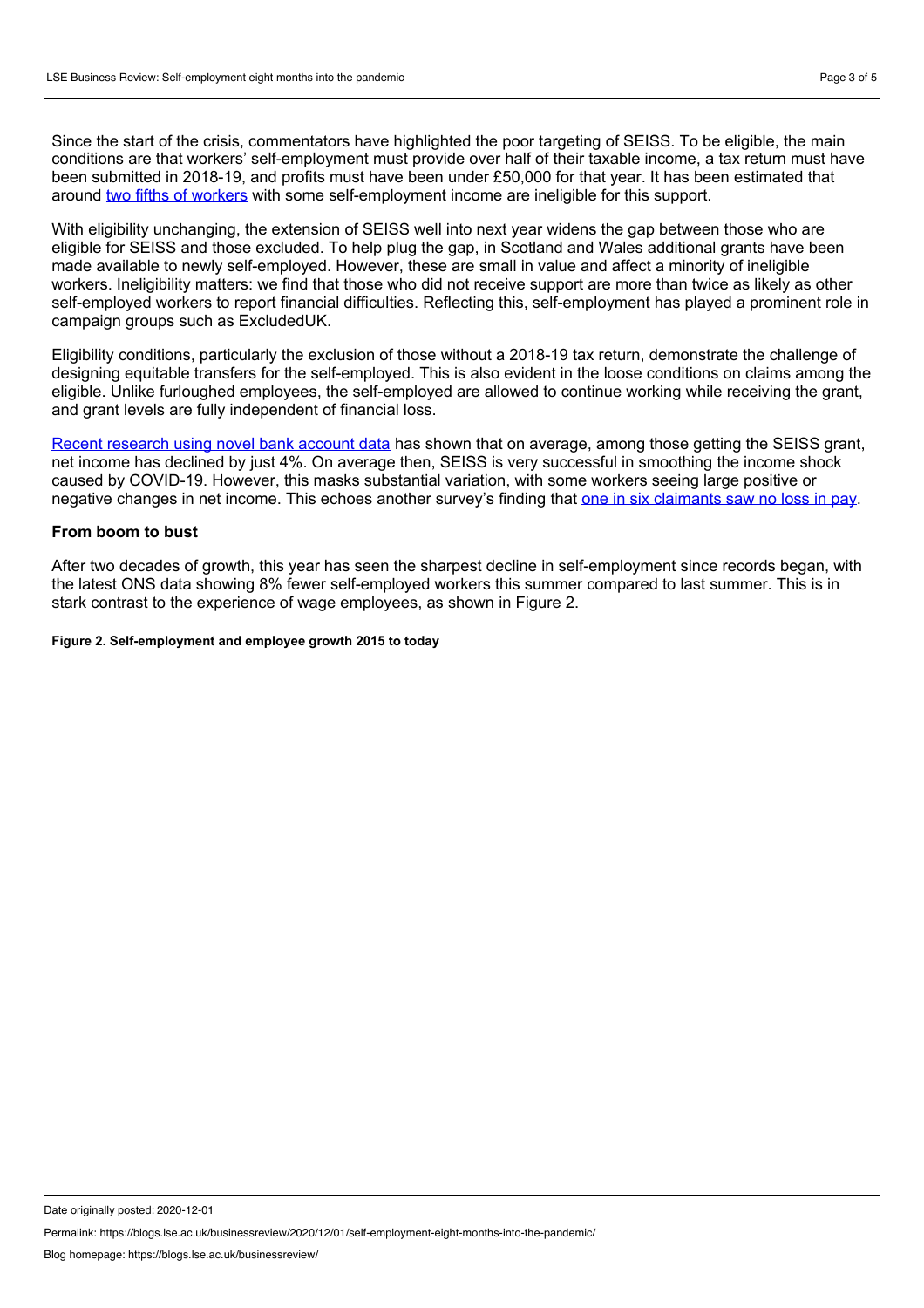

#### Notes: Cumulative % growth in number of employees and number of self-employed workers. Source: "Employment in the UK: *October 2020", ONS*

In our survey we found that one in five current self-employed workers think it likely they'll leave self-employment. This is higher among younger, higher income workers and those with a greater risk tolerance. Coming out of the crisis then, self-employment will not only be smaller but will also consist of different types of workers.

Looking further ahead, the chancellor has indicated tax reforms that are likely to involve an increase in self employed workers' National Insurance Contributions (NICs). This would please many commentators who have criticised the inequity and [distortionary](https://www.ifs.org.uk/uploads/TLRC%20Tax%20and%20employment%20status.pdf) incentives of the current system. The ONS estimates that almost 300,000 workers changed their status from self-employed to employee between the second and the third quarter this year, the highest number since 2005. Removing some of the tax incentives to become self-employed would push more workers towards wage employment, compounding the disproportionate effects of the crisis on self-employed workers.

#### ♣♣♣

*Notes:*

- This blog post is based on Covid-19 and the [self-employed:](http://cep.lse.ac.uk/_new/publications/abstract.asp?index=7546) Six months into the crisis. CEP Covid-19 analysis *012.*
- The post expresses the views of its author(s), not the position of LSE Business Review or the London School *of Economics.*
- *Featured [image](https://unsplash.com/photos/DZe1jK6pk5c) by Super [Straho](https://unsplash.com/@superstraho?utm_source=unsplash&utm_medium=referral&utm_content=creditCopyText) on [Unsplash](https://unsplash.com/?utm_source=unsplash&utm_medium=referral&utm_content=creditCopyText)*
- *When you leave a comment, you're agreeing to our [Comment](https://blogs.lse.ac.uk/businessreview/comment-policy/) Policy*

Permalink: https://blogs.lse.ac.uk/businessreview/2020/12/01/self-employment-eight-months-into-the-pandemic/

Date originally posted: 2020-12-01